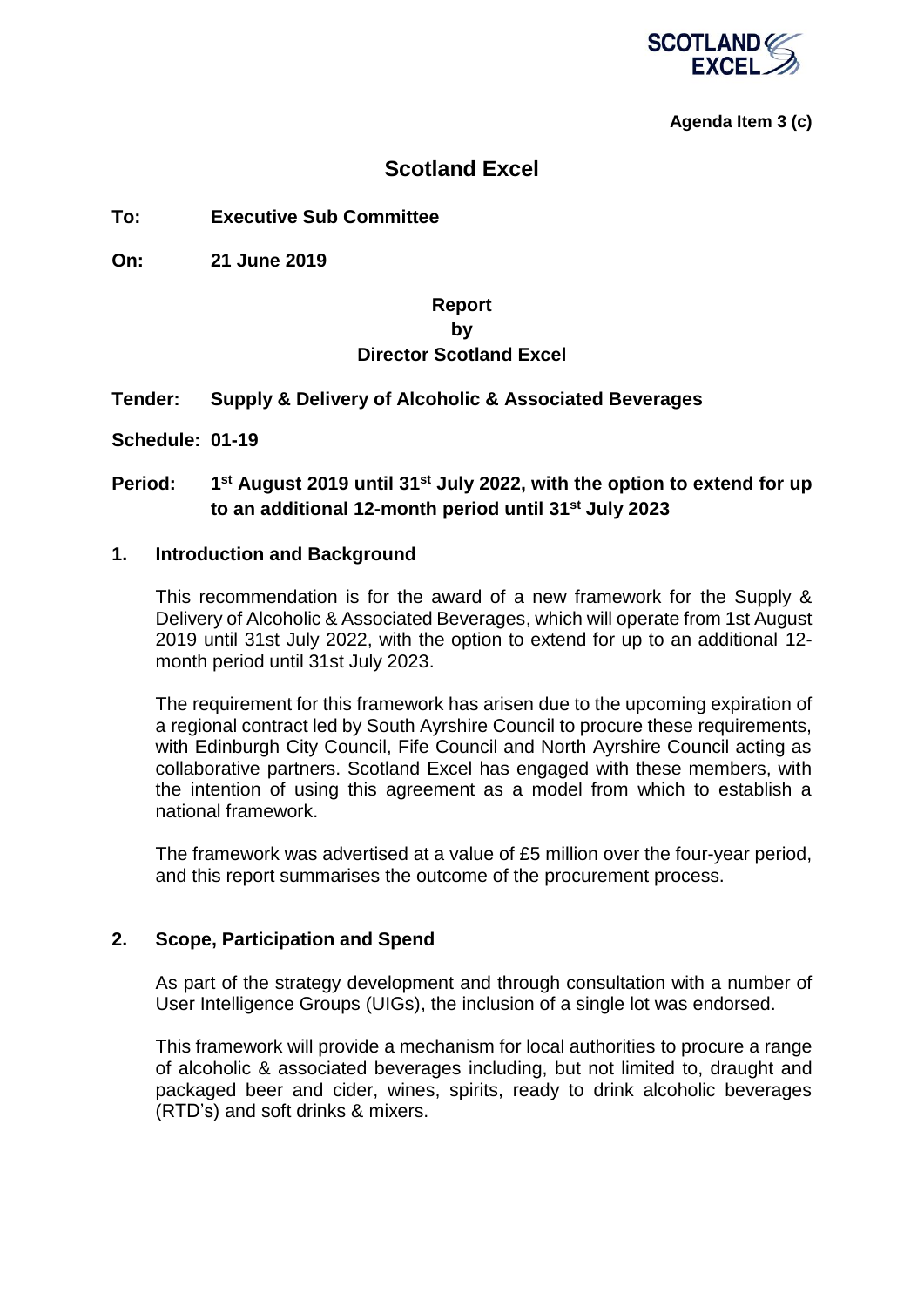It is anticipated that these products will be predominately used by local authorities who will facilitate events; for example, the Edinburgh festival and / or civic sites in which they operate their own bar facilities.

#### **3. Procurement Process**

A Prior Information Notice (PIN) was published on 22 January 2019 with 9 companies expressing an interest in the opportunity. Market engagement was conducted, resulting in 2 supplier meetings that helped to provide an understanding of the marketplace.

As a matter of best practice and to ensure that the framework aligned with local authority requirements, consultation was conducted to understand their service requirements and current purchasing practices.

To ensure maximum competition, an open tender process was used, and this was advertised on the Official Journal of the European Union and the Public Contracts Scotland portal on 8 April 2019. The tender process was conducted using the Public Contracts Scotland Tender (PCS-T) system.

The procurement process followed a two-stage tendering procedure. Stage one, Qualification, was conducted using the European Single Procurement Document (ESPD). Within the ESPD, tenderers were required to answer a set of exclusionary questions along with providing details and/or acknowledgement of insurance, financial standing, quality management, health and safety, and environmental management policies and/or procedures.

At the second stage of the process, offers were evaluated against the following criteria and weightings for all lots:

| Commercial | 85% |
|------------|-----|
| Technical  | 15% |

Tenderers were required to indicate which local authorities which they had an ability to service.

Tenderers were invited to bid on the following basis;

- In the Commercial Section, tenderers were asked for a national price for each product within a Schedule of Offer, inclusive of delivery;
- In the Technical Section, as outlined in Figure 1, scored method statements on community benefits, contract management & customer service, fair work practices and sustainability.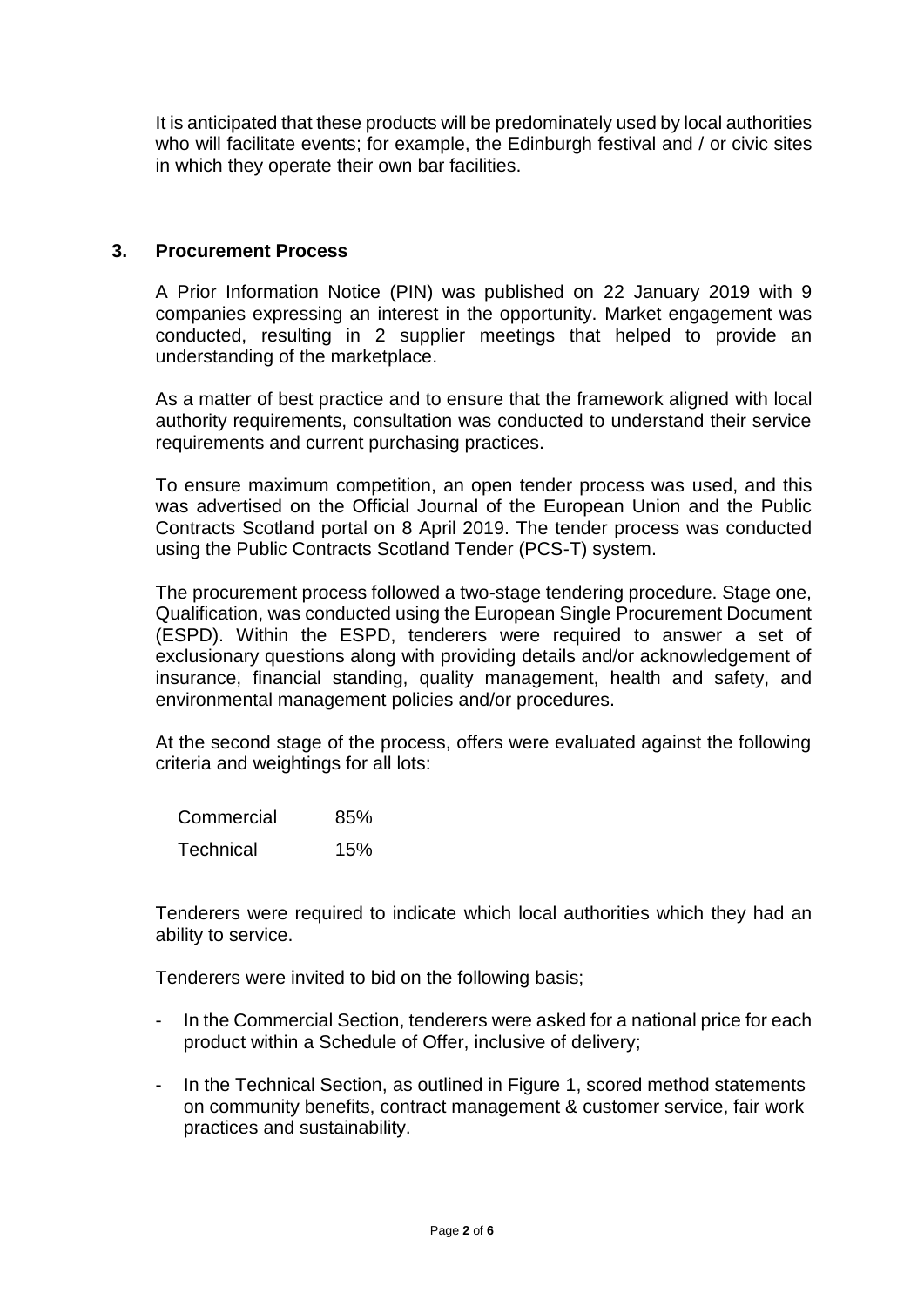#### *Figure 1: Technical Section Scoring Breakdown*

| <b>Section</b>        | <b>Question</b>                  | <b>Maximum Score</b><br><b>Available</b> |
|-----------------------|----------------------------------|------------------------------------------|
| <b>Commercial 85%</b> |                                  |                                          |
| <b>Technical 15%</b>  | <b>Community Benefits</b>        |                                          |
|                       | <b>Contract Management &amp;</b> | 5                                        |
|                       | <b>Customer Service</b>          |                                          |
|                       | <b>Fair Work Practices</b>       |                                          |
|                       | Sustainability                   |                                          |

#### **4. Report on Offers Received**

The tender document was accessed by 9 organisations with 1 of those submitting an offer. The offer received was from Tennent Caledonian Breweries Wholesale Limited (Tennents).

A summary of the offer received, and the SME status is outlined in Appendix 1.

#### **5. Recommendations**

Based on the evaluation undertaken in line with the criteria and weightings set out above, it is recommended that a single supplier framework agreement is awarded to Tennents.

Tennents are a Scottish based business as detailed in Appendix 1, and they provide the range of goods and services required by local authorities, as well as meeting all technical specifications within the tender.

#### **6. Benefits**

#### **Savings**

Scotland Excel has attempted to conduct a benchmarking exercise on the current regional contract. However, the contract is under a price review following the introduction of sugar tax and minimum alcohol pricing last year, and as the pricing submitted for this tender already had these elements applied, a like for like comparison cannot be made at present. However, Scotland Excel will look to conduct a benchmarking exercise once the pricing review exercise has been completed.

#### **Price Stability**

Tennents have accepted as part of the terms & conditions of the framework that they will hold prices firm for the first 12 months of the framework.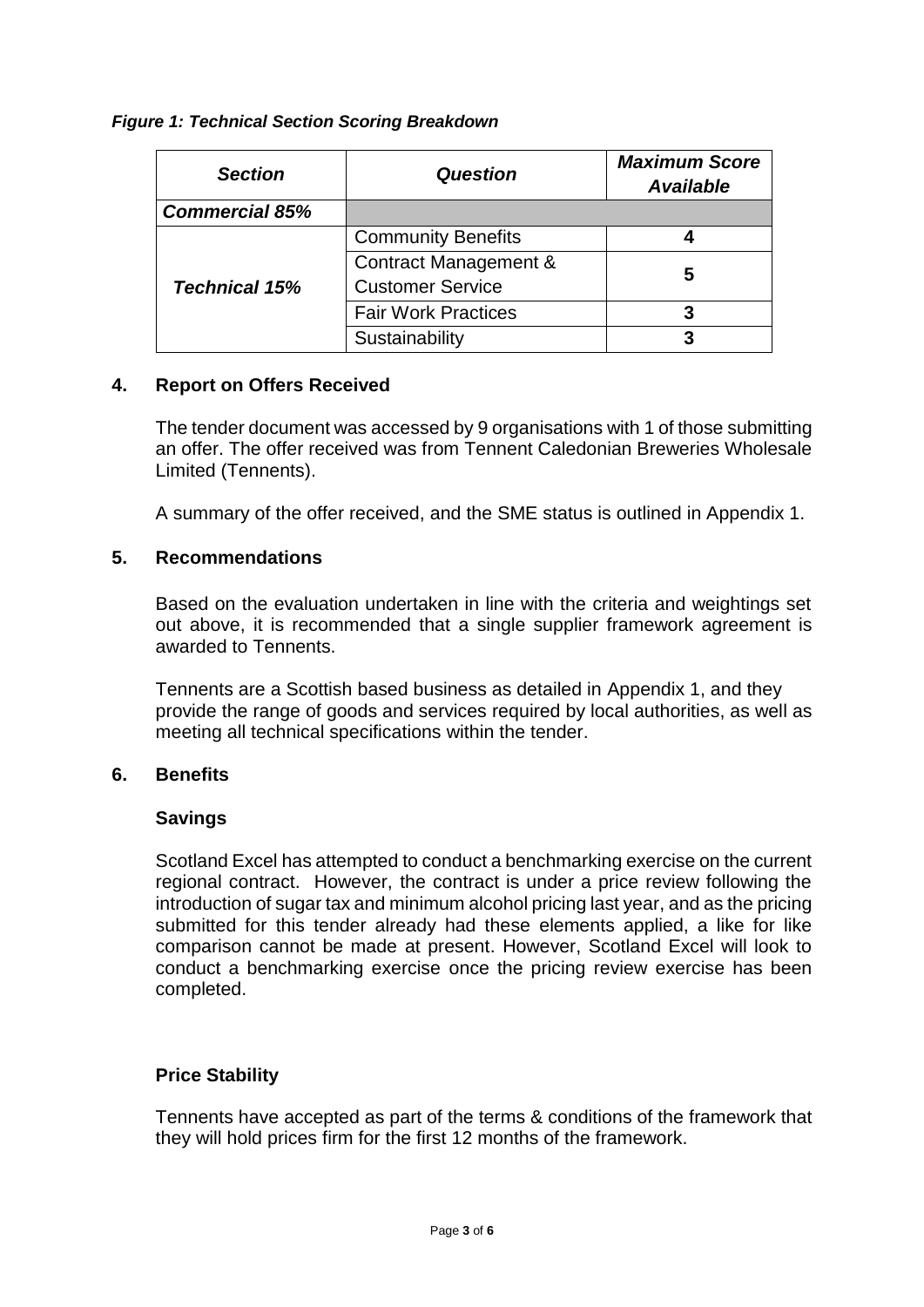After the initial 12 months fixed pricing periods offered, Tennents may submit a request for a price variance on an annual basis, in line with the Scotland Excel pricing review process. Price decrease may be submitted at any time throughout the duration of the framework.

### **Sustainable Procurement Benefits**

#### **Community Benefits**

Tennents were asked to detail community benefit initiatives that they would commit to deliver throughout the duration of the framework depending on spend levels.

Community benefit received as part of the tender submissions was; sponsorship of local sports teams (unbranded kits) or community events as well as sessions within the Tennents training academy

#### **Fair Work Practices**

Tennents confirmed that they currently pay the Scottish Living Wage or above to all direct employees (except volunteers, apprentices and interns). Tennents are unable to become accredited due to some external contractors they work with not currently paying the Scottish Living Wage to all employees.

#### **Sustainability**

Tennents were asked to detail their approach to sustainability, and were asked how their organisation reduced waste, considered the environmental impact of transportation, and demonstrated that their products came from sustainable, reliable, and approved sources.

The response included a range of recycling initiatives and also the commissioning of an Anaerobic Digestion plant in May '19 that will utilise the generated effluent at site and will help heat the plant and reduce utility usage.

Tennents also advised that they utilised route planning technologies to reduce mileage, as well as the increased adoption of Euro 6 standard vehicles within their fleets for the delivery of products.

#### **7. Contract Mobilisation and Management**

Both Tennents and the participating members will be issued with a mobilisation pack containing information relating to the operation of the framework, roles and responsibilities, management information requirements and community benefits commitments.

In accordance with Scotland Excel's established contract and supplier management programme, this framework has been classified as a level 3 arrangement in terms of both risk and spend. As such, Scotland Excel will review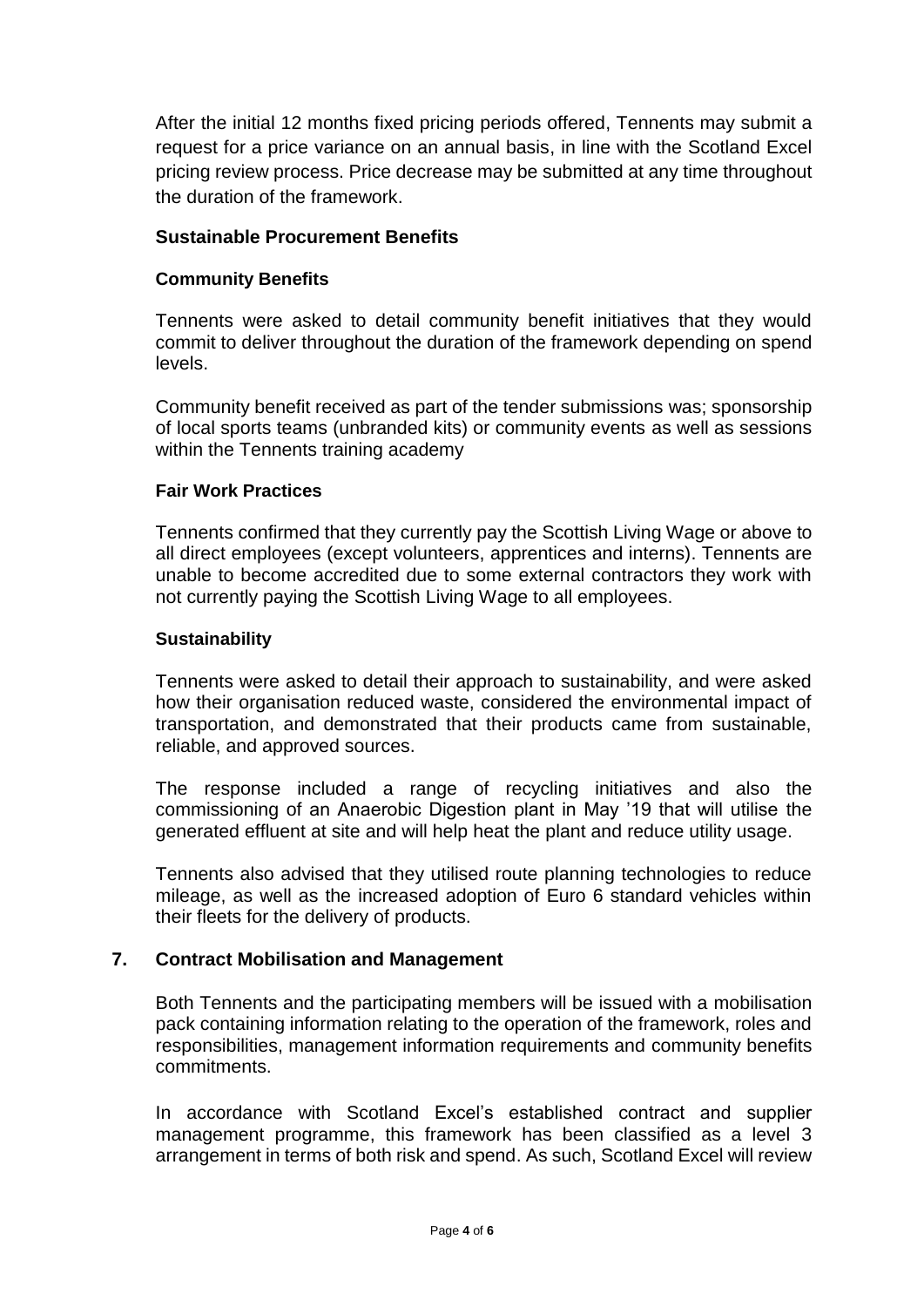the framework with the supplier as appropriate, whilst monitoring management information and community benefits associated with this framework.

#### **8. Summary**

This framework for the Supply & Delivery of Alcoholic & Associated Beverages aims to maximise collaboration, consolidate demand and deliver best value. A range of benefits can be reported in relation to price stability, sustainability and community benefits.

The Executive Sub Committee is requested to approve the recommendation to award this framework to Tennents as detailed in Appendix 2.